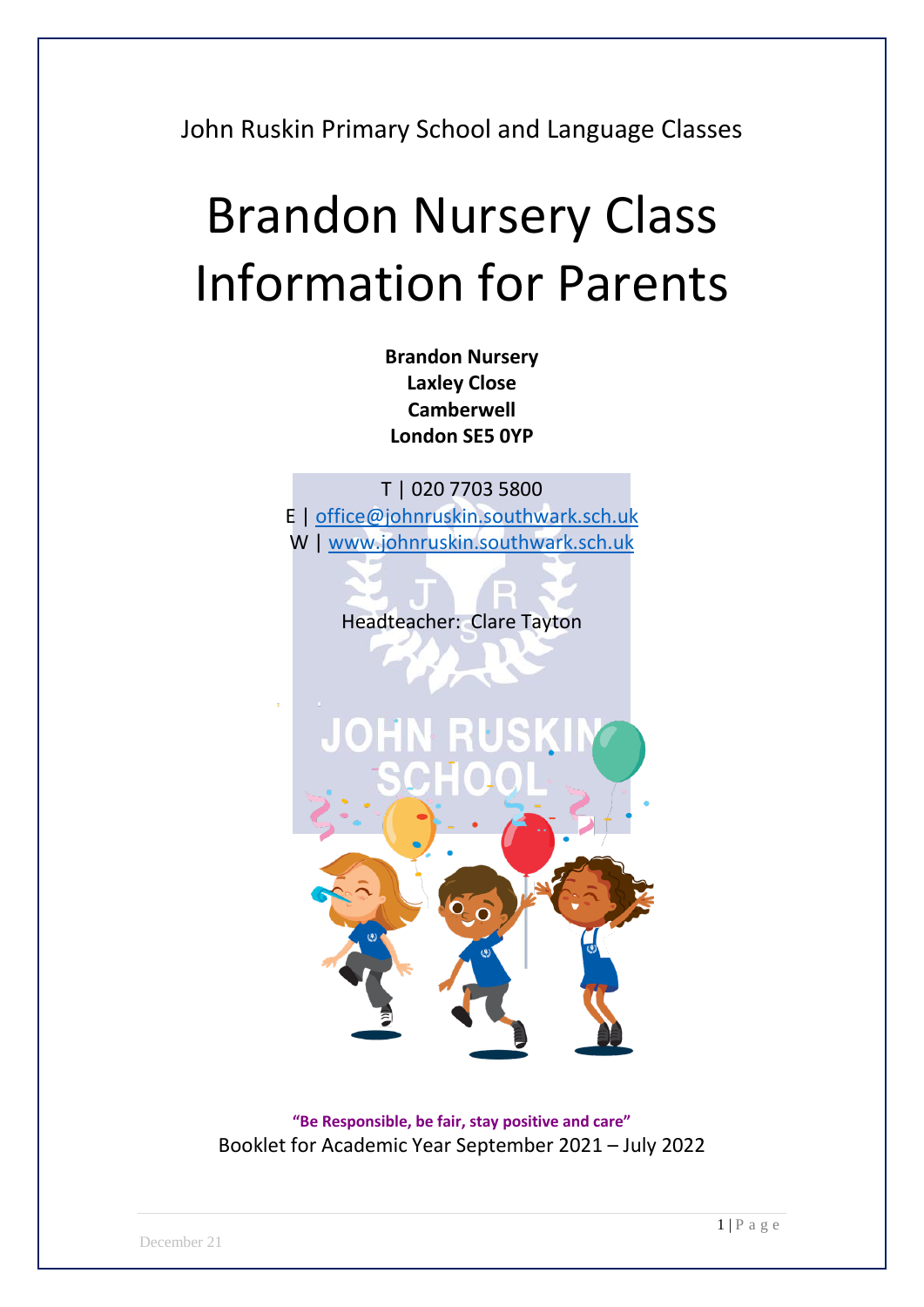### **Index**

Welcome to the Nursery

Home Visits

Nursery Full-time policy and procedure

Classroom Organisation and Times

The Curriculum

Contributions

Uniform / Clothing

Occasional Educational Visits

Books

Food and Drink

Absence From School

Holiday Information

General Staffing Information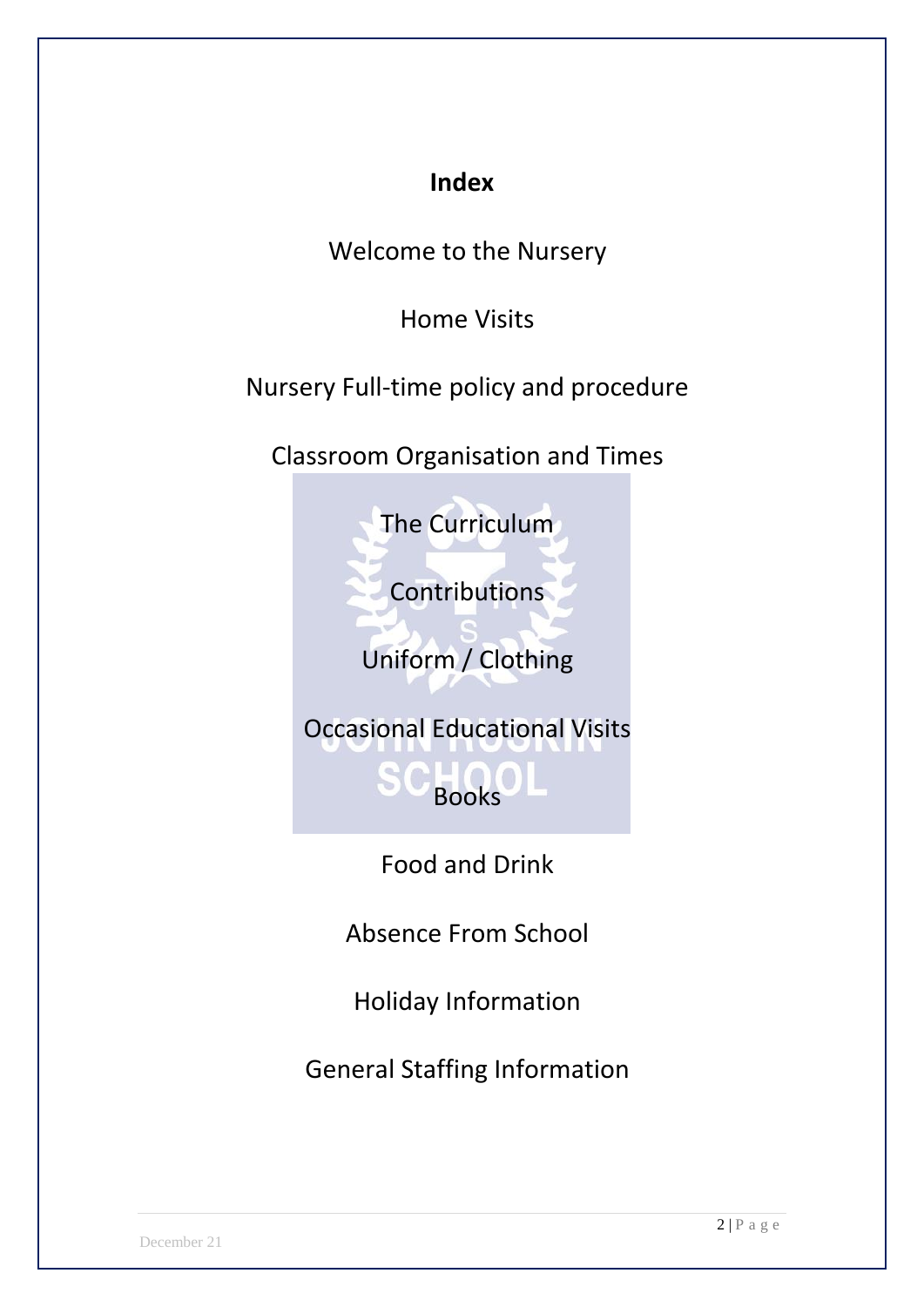**Staff** Class Teacher: Louise Tsergas Teaching Assistant: Diane McCooey Nursery Nurse: Emmeline Adighije

#### **Starting Nursery is a very exciting time for both children and parents!**

Children are introduced to a stimulating but unfamiliar environment. To ensure a successful 'settling in' experience we expect a parent/carer to stay with their child. This gives a child a sense of security so that with the encouragement and assurance of a familiar adult s/he is able to choose to get involved in nursery activities. The nursery staff will liaise with parents individually to let them know when this support is no longer needed. **On those occasions where a child may take longer to settle, we will ask the parent/carer to continue to stay until the child is fully settled.**

We encourage families to become a part of nursery life so that all children can see this first step into a school environment as an adventure. Once these family links have been formed, we hope they will then strengthen and flourish throughout your child's time at Brandon Nursery.

## Part Time & Full Time Places **CHOOL**

All children are offered a free part time nursery place. Once a child has settled (minimum of 3 weeks part time), you may be offered a full time place. Funding is available for working parents or you can pay a 'top-up free'. Please visit [www.childcarechoices.gov.uk](http://www.childcarechoices.gov.uk/) for information on how to register for a free full time place or talk to the school office for more details on the 'top-up' fee. The top up fee is £65 per week and is payable in half term blocks.

#### **Nursery Full-time policy and procedure**.

Children are able to stay full-time in the Nursery if they meet all of the following criteria;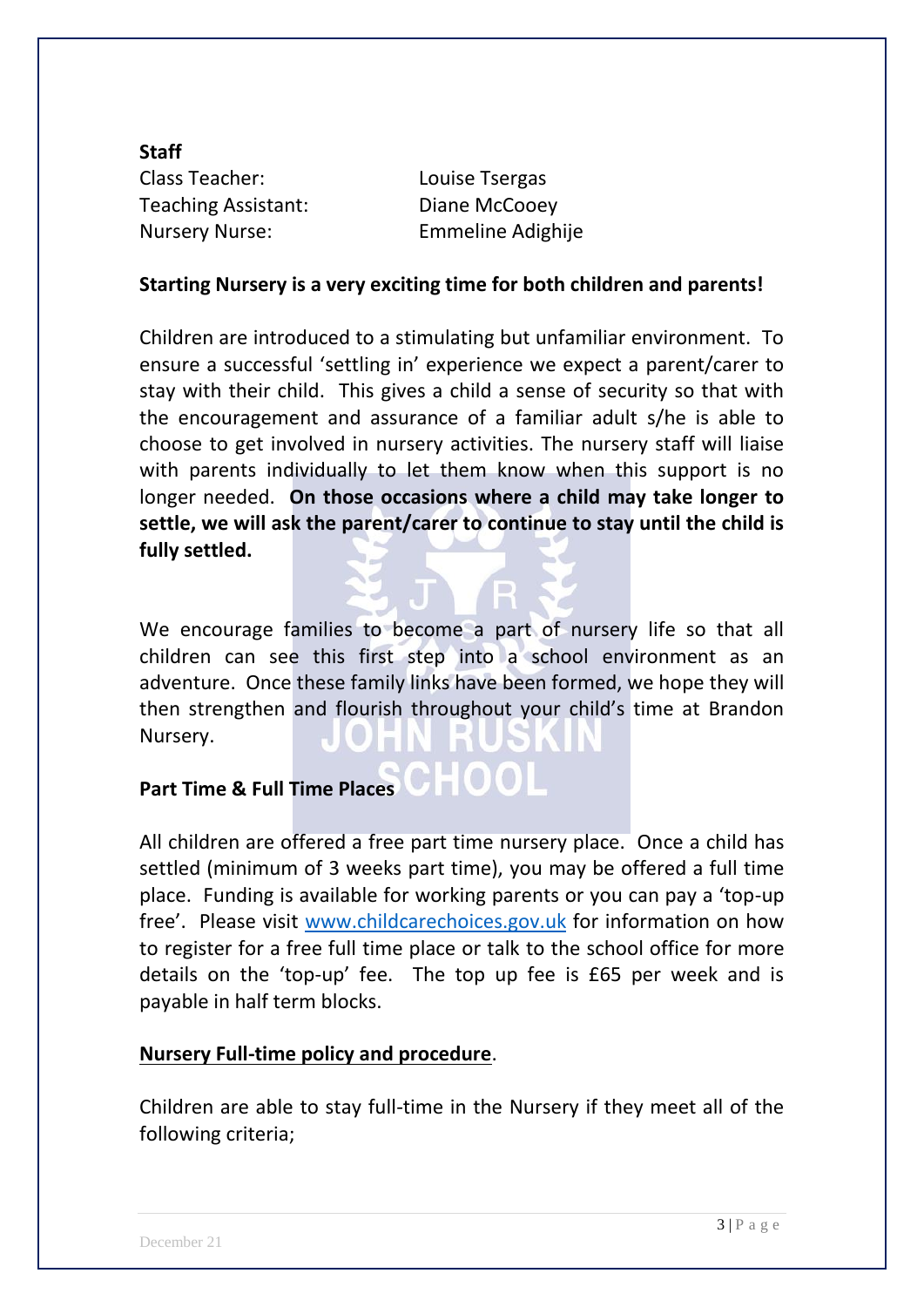- They have completed the minimum of 2 weeks part-time and 1 week part-time + lunch.
- They are able to stay for the whole part-time session happily and without support from a familiar adult.
- They are working within the 30-50 age band for PSED
- They are able to demonstrate appropriate listening skills, unsupported in group sessions.
- They can manage their toileting needs independently.
- They are able to eat their lunch independently, feeding themselves and eating the majority of their food provided by their parent/carers
- They qualify for the government scheme for 30 free hours of childcare, or their parents/carers have agreed to pay the top-up fee to school.
- $\bullet$  There is a space.

**\*A nursery place does not guarantee a Reception place. You MUST register your child with your local Education Department to be considered for a school place. We do not allocate Reception places.** 

#### **Home Visits**

Before your child starts Nursery we would like to visit them at home. This really helps your child feel more at ease and ready for their first day at nursery and gives you the opportunity to tell us more about your child. You will be offered a home visit at the beginning of the term when your child will start nursery. Parents have told us that they find these visits very helpful for their child.

With the current Covid-19 situation we are, as yet, unsure if home visits will be possible in September. If they are not, we will be temporarily moving to a 'virtual' home visit using Zoom. This will allow you and your child to 'meet' us ahead of their start date and we will still have the chance to get to know your child before they start, as well as you still having the opportunity to tell us more about your child. These will be organised in the same way as the home visits, so you will receive an appointment for a specific day and time. We will be following the latest public health guidelines with regards to this and if we need to hold virtual appointments, we will contact you nearer the time and all you will need to do is click on the link we send you, you do not need to sign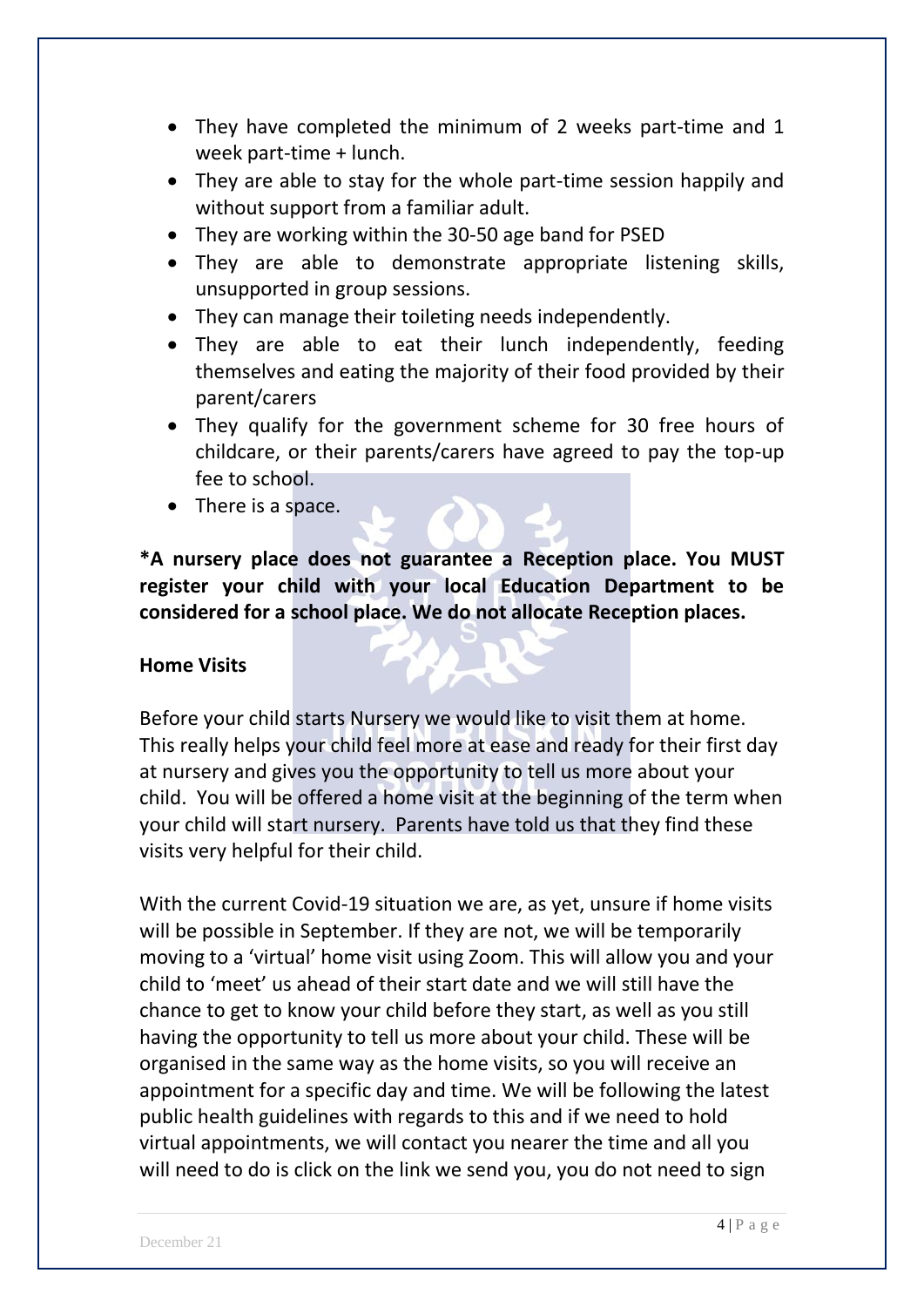up or pay for anything to access this. When you receive this information, let us know if you have problems accessing the internet and we will arrange to call you on the phone instead.

#### **Classroom Organisation**

The nursery has 26 part time places available per session.

#### **Times**

| Morning session starts at   | 08.45am            |
|-----------------------------|--------------------|
| Morning session ends        | 11.45am            |
| Afternoon session starts at | 12.15pm            |
| Afternoon sessions ends at  | 3.15 <sub>pm</sub> |

It is **essential** that your child arrives on time and is collected on time every day. Doors are opened 5 minutes before the end of the session to give parents opportunities to speak to staff and greet their children. Children must be collected by an adult who is known to us. Please let us know if someone we would not recognise is coming to collect your child – this is for their safety.

**Timekeeping is monitored for all children and late arrivals and collections are recorded on your child's attendance file.**

Parents who repeatedly bring their children late or fail to arrive at the correct collection time will be contacted by our Headteacher who may consider removing your child from the school roll.

#### **The Early Years Foundation Stage**

We offer your child a broad based, varied and stimulating curriculum which encourages learning through social play and awareness, language development, independence and co-operation.

Each term we work to a different topic. Our planning is flexible and allows us to follow through on areas of learning in which the children have demonstrated a particular interest.

We value and respect the work that our children do.

Each child in Nursery and Reception has a Learning Record.Nursery staff use this to assess, through general observation, each child's development. Each child has a key worker who closely tracks your child's progress and development.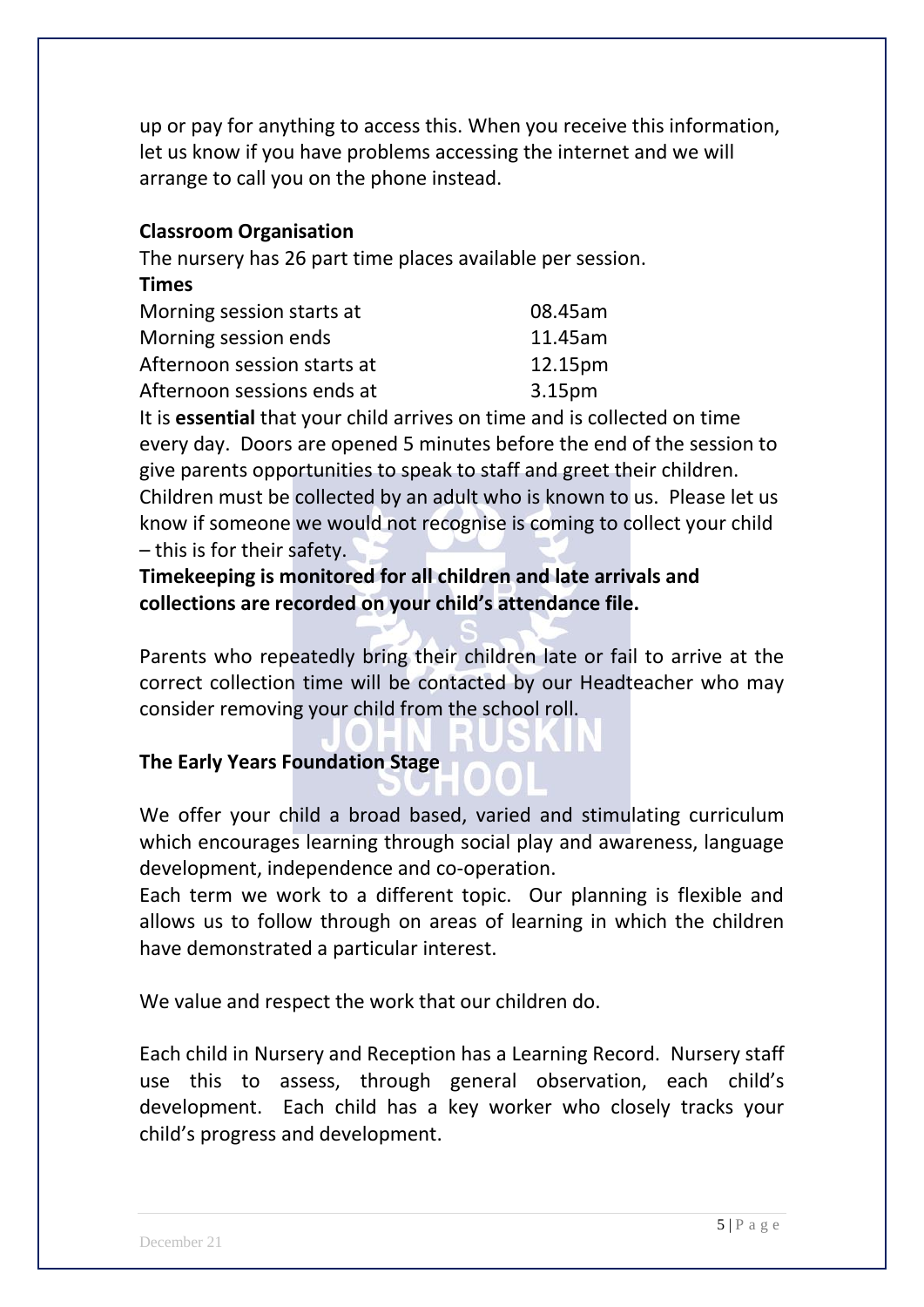The profile will stay with your child throughout the Nursery and then be transferred to their Reception Class.

#### **Contributions**

We ask parents to contribute 50p per week to the Nursery fund. Please pop it in the collection tin.

Resources such as play-dough, pasta, cornflower, snacks etc. are not provided out of school funds.

#### **Uniform / Clothing**

**Do NOT send your child to Nursery in their 'best' clothes**. Children are learning to control materials they are working with and sometimes have accidents with paint/glue/water etc.

All John Ruskin School uniform can be purchased at

<https://www.mapac.com/education/parents/uniform/johnruskinprimaryschool> Book bags and ties are also available to purchase from the school office. **Blue logo sweatshirt (not compulsory)**

#### **Reception to Y6 - Compulsory Uniform**

- Blue school v-neck jumper or cardigan with school badge,
- White long or short sleeved shirt worn tucked in to trousers/shirt or
- White polo shirt worn tucked into trousers/skirt
- Navy blue long trousers, knee length shorts (summer only) or skirts.
- Tie (elasticated for infants if required)
- Navy and white checked school dresses in the summer months.
- Plain white, grey or navy tights or socks (below the knee) for girls.
- Plain white, navy or grey socks for boys.
- Headbands and headscarves worn for religious reasons must be navy or white.
- Sensible black school shoes (no boots or open toed shoes, no sandals, no heels).
- No elaborate hair ornaments, hair bands & slides should be dark blue, white or black

No hooded jumpers or zip up tops, no hooded fleecy jackets/cardigans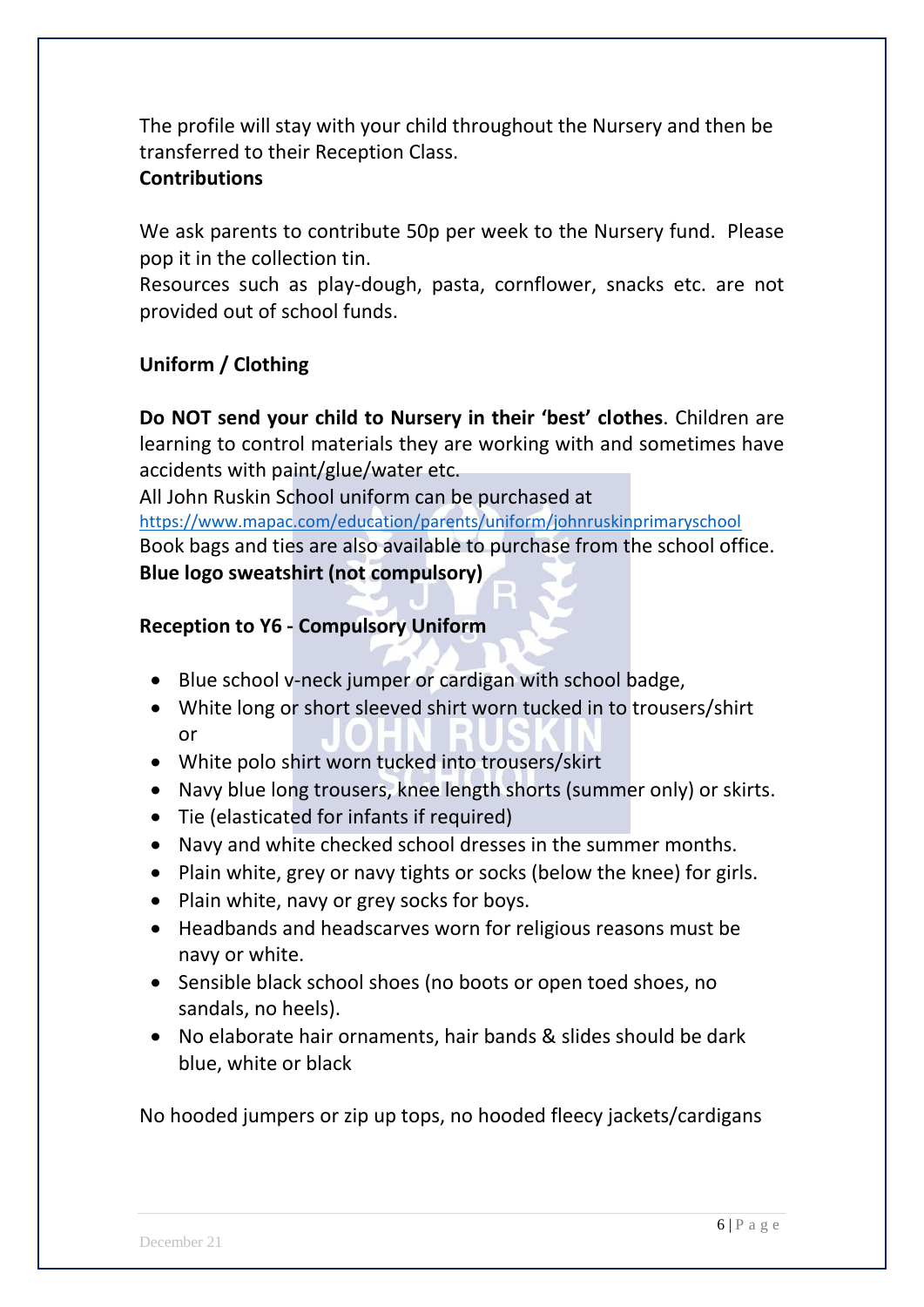Fashion led and elaborate hair styles and visibly 'gelled' hair or spiked hair/shark-fin styles, shaved styles & designs are not allowed. Long hair should be tied back.

As young children constantly work with sand, water, paint, glue etc. they should wear short-sleeved shirts or T-shirts under their sweatshirts.

Children are expected to use the toilets without assistance so it is easier if you dress your child in elasticated clothing, rather than buttons, zips and difficult fastenings.

**ALL** clothing must be labelled with your child's name.

Sensible shoes must always been worn. If it is raining or snowy and your child wears boots or wellingtons, please ensure they have a pair of shoes to change in to when they are inside. Open-toed sandals are dangerous and therefore not permitted.

In the interest of your child's safety, **only small stud earrings may be worn in school**. Please remove all other items of jewellery from your child before sending him/her to school each day.

#### **Educational Visits**

Sometimes the children go out on Educational Visits. These visits are chosen to focus on a particular area of the curriculum.

It is very helpful if you can accompany the class on such visits, please let your child's teacher know if you are able to help in any way.

Such visits can only take place if we have enough adults to help with supervising children.

#### **Books**

Your child is given the opportunity to choose a book once a week. Books are chosen by the children themselves and sometimes supplemented with books or resources to stimulate your child's development further. Please share and enjoy the books with your child and teach him/her to **respect books**. Please provide a suitable book bag for your child to use. Please return books so we can provide a new selection each week.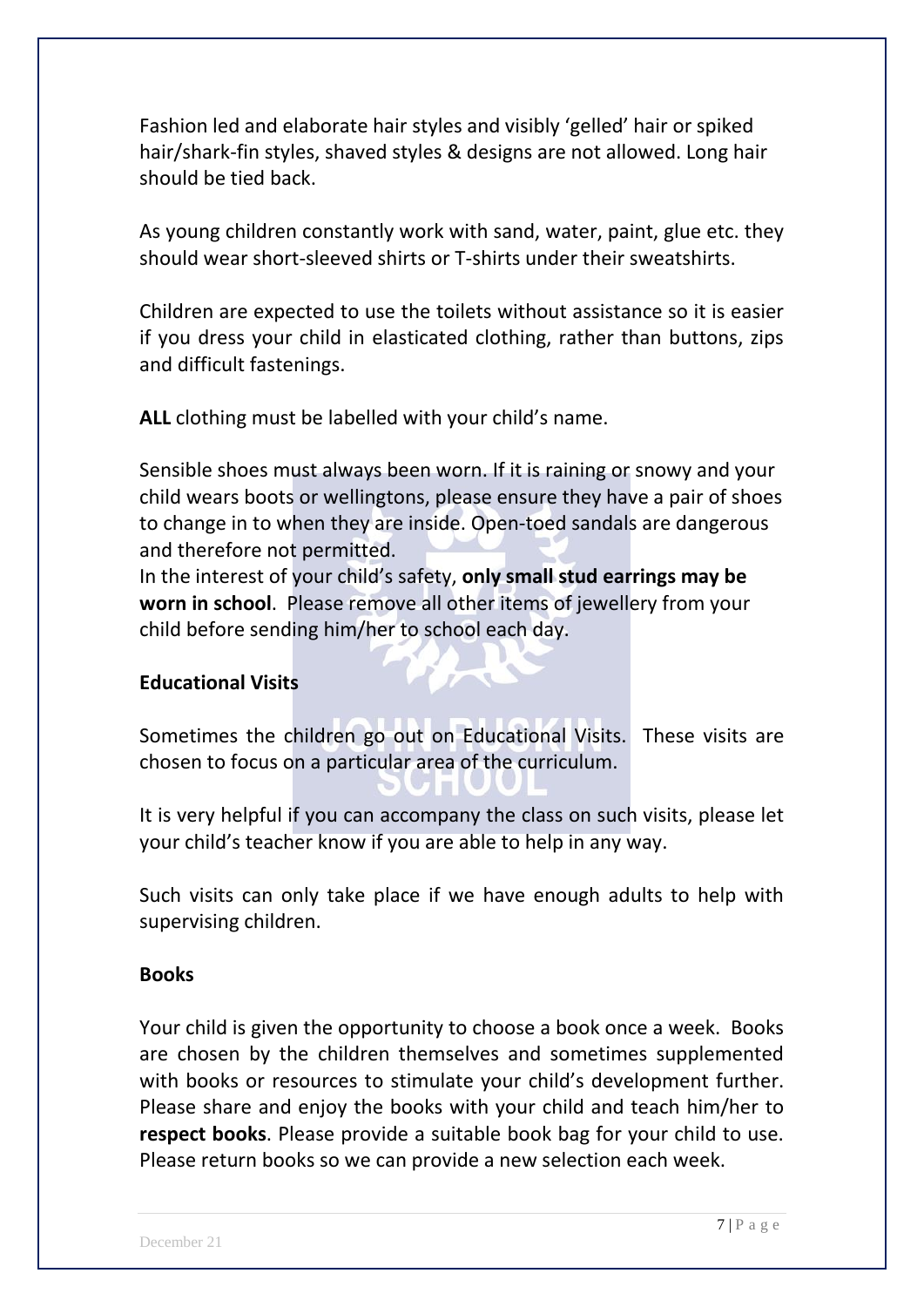The school has to make a charge for all lost or damaged resources so please take care of them at home.

#### **Food and Drink**

Free milk is provided for every Nursery child. Please let us know if your child does not drink milk. Drinking water is available as an alternative.

The children also have a snack (apple, tomato, etc) with their milk. Please do not allow your child to bring any food or drink from home unless requested by the nursery team due to allergies in the class.

Please discourage your child from bringing items from home unless requested by the nursery team as these occasionally get lost.

#### **Healthy Nursery snack and lunch**

As part of the Southwark Healthy Food initiative we are pleased to be able to offer all Nursery children a free healthy snack, for part time pupils, or free healthy lunch for full time pupils. These have been very popular and the children have really enjoyed them.

#### **Packed Lunches (Full Time pupils only)**

If sending a packed lunch instead of a free healthy school lunch, please do not send in drinks as all children are provided with water and milk. NO sweets/chocolate to be sent in the packed lunch, healthy options must be included daily, please ensure that your child is provided with fruit or vegetables as this is a school rule.

#### **Absence from School**

If your child is going to be absent from school you MUST contact the nursery (before 09.30am for Morning Session children, and before 1.00pm for Afternoon Session children), to provide a reason for the absence.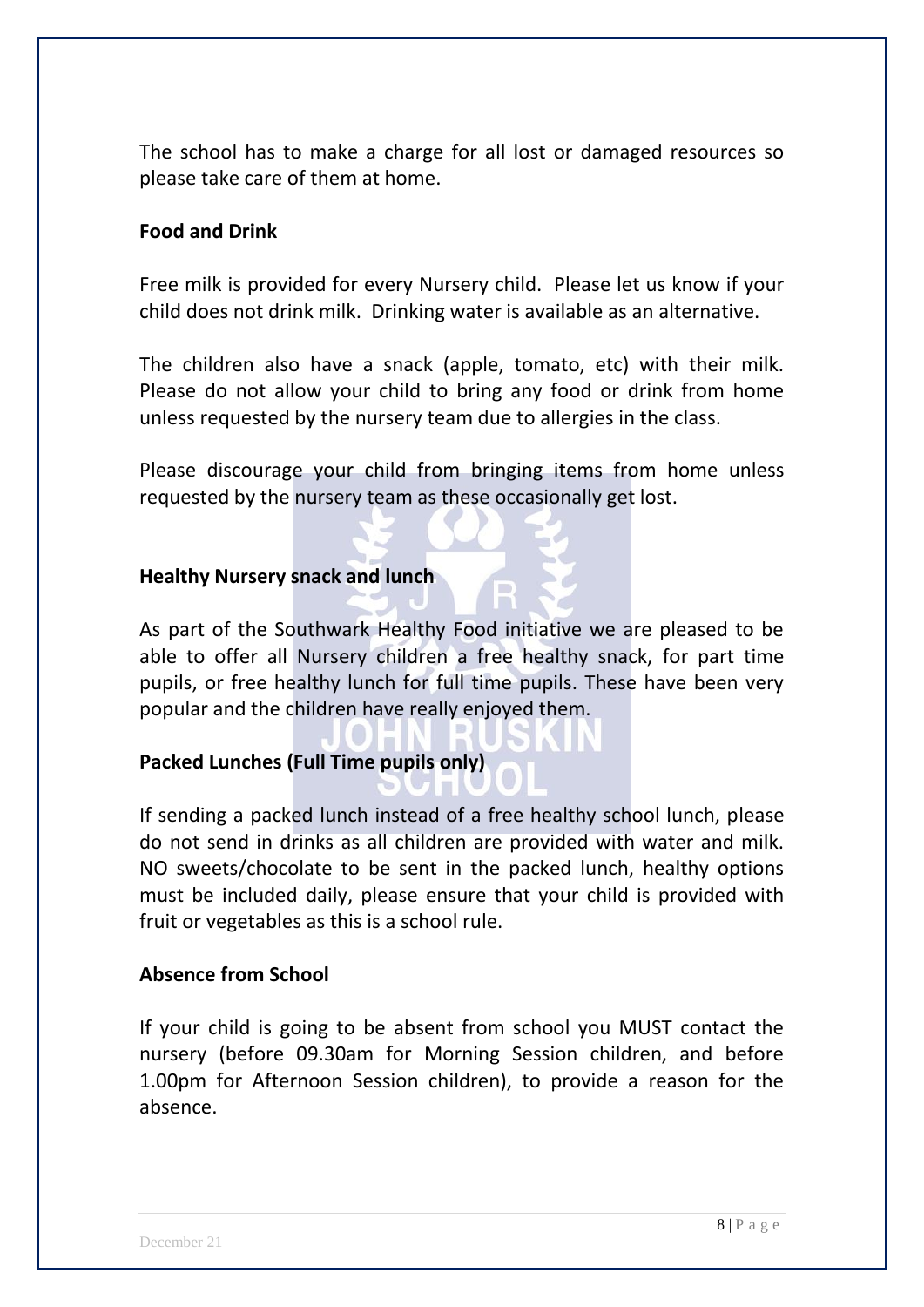Any child who is absent without us receiving a reason, will be treated as an unauthorised absence from school, and recorded accordingly onto your child's attendance record.

Wherever possible, please book appointments for your child outside of school hours. Most opticians, non-urgent medical appointments etc. can be booked after school hours, at weekends or during the 13 weeks school holidays.

#### **Holidays during Term Time**

Family holidays should be taken during the official school holidays. If you require **exceptional leave** (e.g. death/serious illness of a relative) you **MUST** complete a request form available from the school office and submit it to the Head Teacher and supply supporting evidence.

**Children who are taken on long extended holidays during term time, without the written permission of the Head Teacher, will be removed from the Nursery list and the place will be offered to the next child on the list.**

#### **General Staffing Information**

Headteacher - Miss Clare Tayton Deputy Headteachers – Mr Giovanni Giovanelli and Ms Suzy Gregory Business Manager – Jonathan Verity Premises Manager – Oliver Williams

If you have any general queries, please do come to see us in the main school office and we will be happy to advise you, or make appointments for you to see the appropriate person.

#### **Office Hours are 8.15am to 5pm daily.**